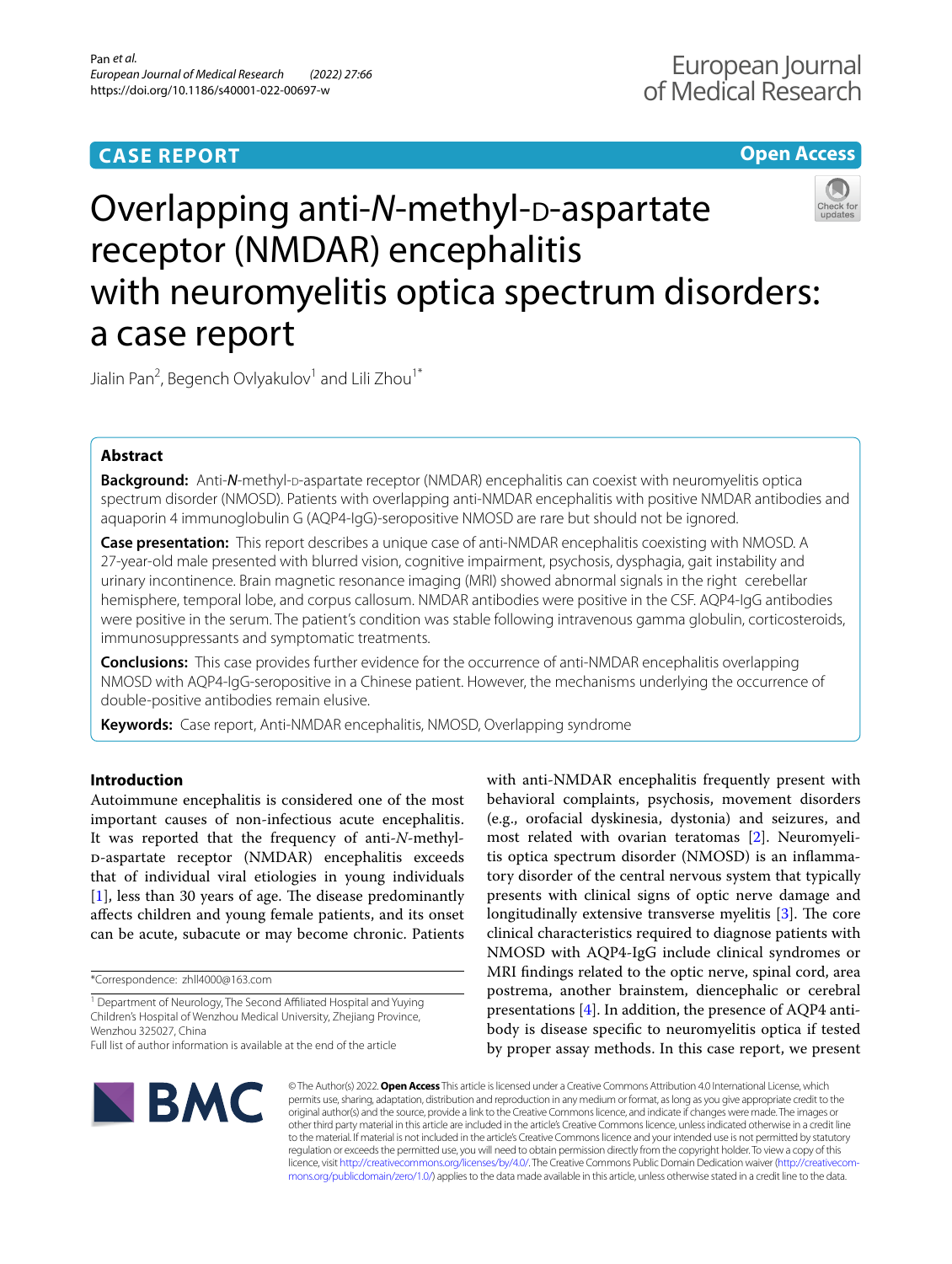a young male with two rare overlapping autoimmune syndromes; anti-NMDAR encephalitis and NMOSD. We believe that this case is rare and clinically challenging because of the two overlapping syndromes and the fast recovery.

## **Case presentation**

A previously healthy 22-year-old male Han Chinese presented in June 2019 with a 10-day history of epilepsy, gait instability, urinary incontinence. One year ago, the patient had suddenly blurring of vision, cognitive impairment, a rapid verbal reduction and psychiatric behaviors. Previously he was diagnosed with schizophrenia in Hangzhou Seventh People's Hospital (The Mental Health Center Afliated Zhejiang University School of Medicine) and given some antipsychotic drugs and electroconvulsive therapy eight times. Unfortunately, his symptoms were not relieved; furthermore, they worsened. His neurological exam revealed abnormal higher mental function, mild visual impairment, mild ataxia, urinary incontinence. Motor and sensory examination was normal, and deep tendon reflex were $+2$  in all limbs.

Subsequently, brain MRI on fuid-attenuated inversion recovery (FLAIR) and difusion images revealed hyperintense lesions in right cerebellar hemisphere, temporal lobe, including corpus callosum, lesions in the right cerebellum were punctate enhancing with gadolinium contrast (Fig. [1\)](#page-1-0). Cervical and thoracic MRI was normal. FDG-PET/CT imaging showed that the FDG metabolism of bilateral frontal, temporal, midbrain and cerebellum was reduced; the temporal and cerebellum atrophy obviously (due to the FDG-PET/CT was done in other hospitals, unfortunately we only got a report). Conventional electroencephalography (EEG) showed there were several θ waves and sharp waves on both sides. Unfortunately, due to the patient's abnormal behavior, the visual evoked potential was not taken successfully. Regrettably, an orbital MRI was not done.

Following lumbar puncture examination, the pressure was 148 mmH2O, CSF analysis showed elevated protein of 856 mg/L (NR 120–600 mg/l) with normal glucose level and WBC count was 0 (NR  $0-8 \times 10^6$ /l). Oligoclonal bands were not detected in the CSF (A type I profle, IgG intrathecal synthesis rate, 8.49 mg/24 h, IgG index 0.7, NR<0.680). Serum and CSF samples were sent to test for presence of both anti-NMDAR antibodies and NMOSD antibodies.

The results confirmed the diagnosis of both anti-NMDAR encephalitis and NMOSD. Anti-AQP4 IgG was detected in the serum samples at a titer of 69.65 U/

<span id="page-1-0"></span>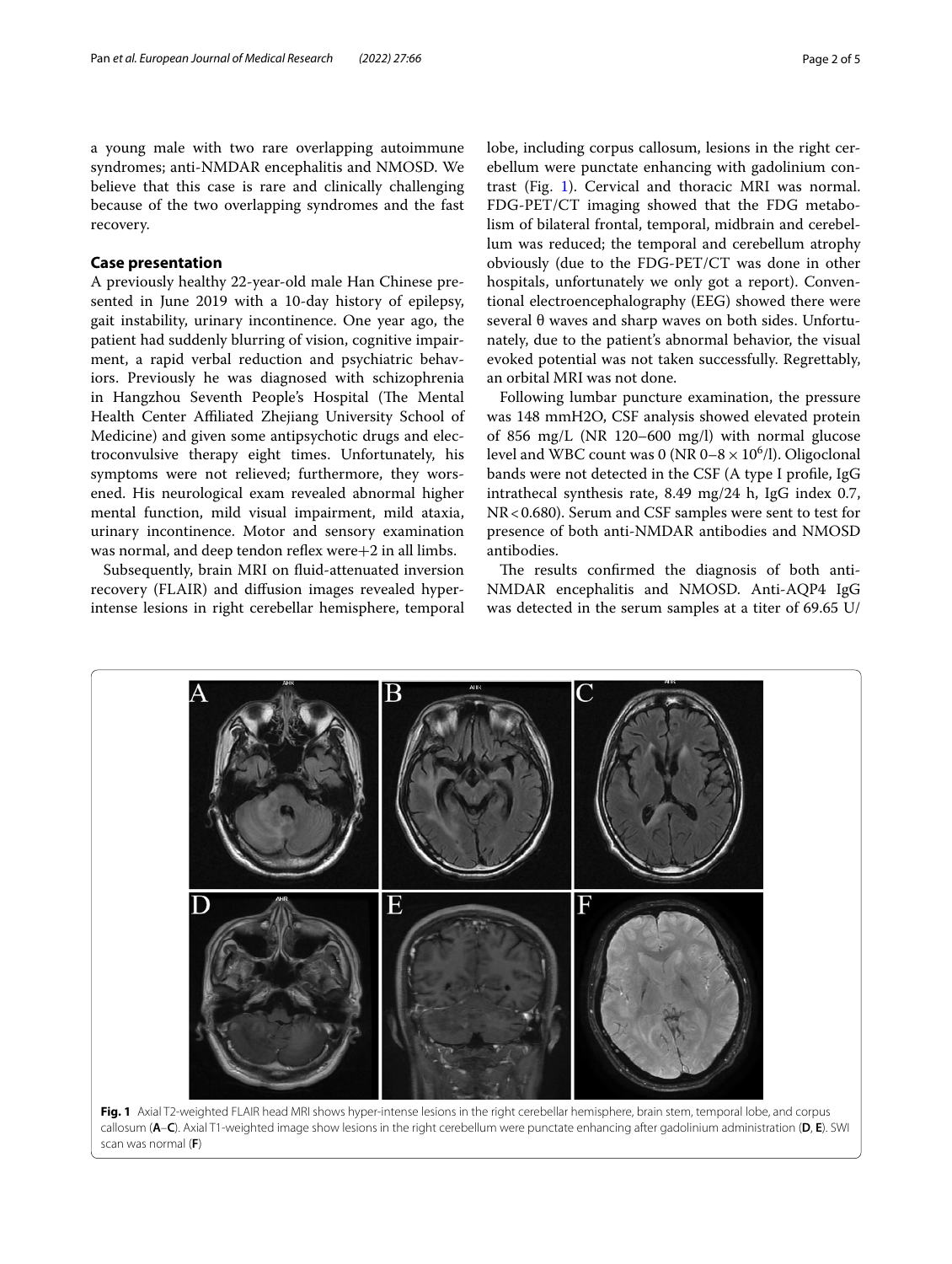ml (normal value  $\leq$  5U/ml), 3.67 U/ml in the CSF samples, using enzyme linked immunosorbent assay (ELISA). Moreover, anti-NMDAR antibodies were detected in the CSF at a titer of 1:10, using the cell-based indirect immunofuorescence assay (CBA). Serum was not examined for the presence of anti-NMDAR antibodies. The patient tested negative for anti-myelin oligodendrocyte glycoprotein (MOG) antibodies, glial fbrillary acidic protein (GFAP), as well as other autoimmune encephalitis antibodies (anti-GABAB, anti-AMPAR1, anti-AMPAR2, anti-LGI1 and anti-CASPR2). The antinuclear antibodies (ANA), anti-neutrophil cytoplasmic antibodies (ANCA), anti-Sjögren syndrome A (SSA) antibody and anti-Sjögren syndrome B (SSB) antibodies were also negative.

The autoantibodies assay results supported the diagnosis of overlapped anti-NMDAR encephalitis and anti-AQP4 NMOSD for our patient. The differential diagnosis, at that time, was consistent with viral encephalitis, acute disseminated encephalomyelitis (ADEM). However, CSF study and MRI fndings made viral encephalitis and ADEM unlikely.

The patient was treated with intravenous methylprednisolone at a dose of 1 g once daily for 5 days and subsequently received IVIG 0.4 g/kg/dose once daily for 5 days. After which, the corticoid dose was gradually reduced to 50 mg orally and started with azathioprine 50 mg bid daily to prevent further relapses. Following the immune therapy, life support, and symptomatic treatment, the patient's symptoms were recovered partly after 14 days. He was scheduled for regular follow-ups, and he is stable with no relapse so far. Now he has recovered well and back to his normal baseline daily activities, with a little memory disorder and mild visual impairment, no more epilepsy onset. The percentage of  $CD27<sup>+</sup>$  memory B cells in peripheral blood was monitored several months, which prompt that the patient's condition was well con-trolled after immune therapy (Fig. [2\)](#page-2-0). The brain MRI has been taken after 2 years of follow-ups, which found no obvious abnormal signals in the brain, but the ventricles and cistern brain sulci were enlarged (Fig. [3\)](#page-3-0).

### **Discussion**

We describe a case of a male Chinese patient who presented simultaneously with two distinct autoimmune diseases: anti-NMDAR encephalitis with positive NMDAR antibodies in the CSF and NMOSD with AQP4-IgG-seropositivity. The patient had core clinical characteristics, including psychiatric behavior, cognitive impairment and verbal reduction, with NMDAR antibody was present in CSF. Thus, the patient was diagnosed with anti-NMDAR encephalitis. However, two aspects of his symptoms were inconsistent with anti-NMDAR encephalitis. Firstly, the patient had a history of optic neuritis. Secondly, the AQP4 antibody was positive in the serum. Therefore, defnitive diagnosis of NMOSD can be made in the presence of one of the six major symptoms, and following the reasonable exclusion of other disorders.

Anti-NMDAR encephalitis is an immune-mediated disorder characterized by a complex neuropsychiatric symptom and by the presence of antibodies against the NMDAR subunit of GluN1 [\[5\]](#page-4-4). An underlying neoplasm is found in 25 to 40% of anti-NMDAR

<span id="page-2-0"></span>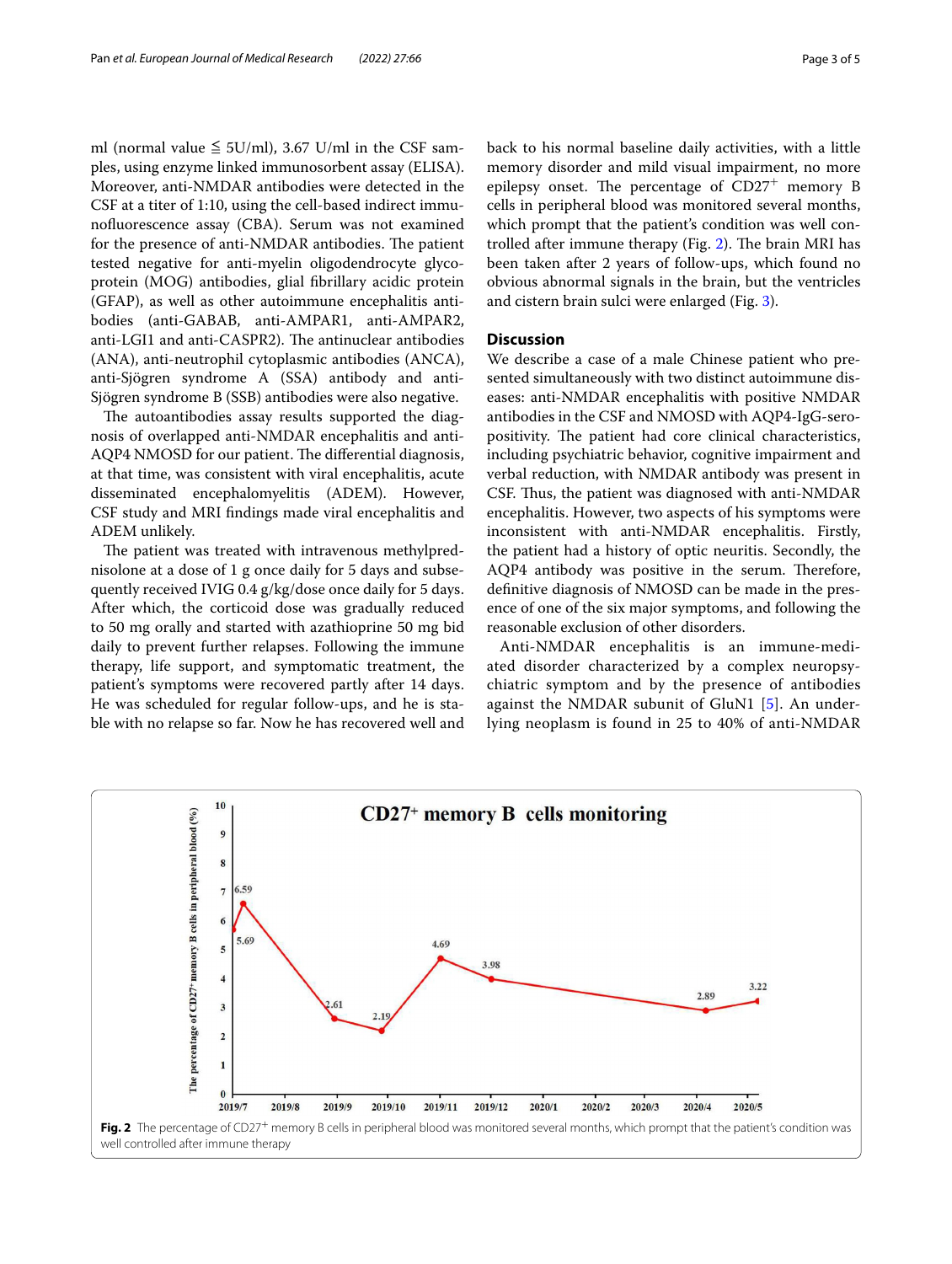

<span id="page-3-0"></span>encephalitis patients, and usually 90% of the cases associated with ovarian teratoma, which more frequently occur in young females  $[6]$  $[6]$  $[6]$ . This strong association suggests a role of the tumor in the immunopathogenesis of the autoimmune disease. Furthermore, anti-NMDAR encephalitis has been reported in association with the central nervous system demyelinating diseases, such as ADEM (acute disseminated encephalomyelitis) [[7\]](#page-4-6), MOG-antibody related disease [\[8,](#page-4-7) [9](#page-4-8)] and NMOSD [[10](#page-4-9)[–12](#page-4-10)]. Also, the occurrence of atypical symptoms for NMOSD (e.g., psychiatric symptoms, neglect, and cognitive impairment) prompted to investigate further for evidence of other autoimmune diseases, such as anti-NMDAR antibodies encephalitis.

The pathogenesis of anti-NMDAR encephalitis may be attributed to antibody cross-linking and capping and internalization of the NMDARs, leading to decreased receptor density and the reduced synaptic function of the neurons  $[1]$  $[1]$ . The pathogenesis of NMOSD can result from astrocyte damage due to complementdependent cytotoxicity mediated by AQP4 antibodies or demyelinating lesions due to T cell-mediated immunity [\[13\]](#page-4-11). Immune complexes can be form between the AQP4 and NR3A subunits of the NMDAR, suggesting that AQP4 may be involved in NMDAR-mediated signaling  $[14]$  $[14]$ . This suggests that AQP4 and NMDA may share functionality, but their correlation in patients with co-morbidity remains limited, the specifc mechanisms of which now warrant further investigation.

Conventional treatment for anti-NMDAR encephalitis and NMOSD includes intravenous methylprednisolone, intravenous immunoglobulin (IVIG) and/ or plasma exchange. Immunosuppressant is an essential and efective medicine used as a preventive therapy for both diseases. Our patient showed signifcant improvement with acute management (intravenous

methylprednisolone and intravenous immunoglobulin—IVIG) and with the preventive therapy using azathioprine.

#### **Conclusion**

The co-morbidity of anti-NMDAR encephalitis and NMOSD is less frequently reported. The specific mechanisms of double-positive antibodies remain elusive, and both the clinical features and imaging abnormalities of autoimmune neurological co-morbidities are superimposed, leading to difficulties during diagnosis. The early recognition, diagnosis and treatment of such an overlapping autoimmune diseases are the key factors in ensuring early and better recovery outcomes in the clinic.

#### **Acknowledgements**

The authors would like to thank the subjects for their help in the study.

#### **Author contributions**

LZ: writing—original draft preparation; BO: writing—review and editing; JP: project administration. All authors critically revised the manuscript. All authors have read and agreed to the published version of the manuscript. All authors read and approved the fnal manuscript.

#### **Funding**

This research did not receive any specifc grant from funding agencies in the public, commercial, or not-for-proft sectors.

#### **Availability of data and materials**

Data sharing is not applicable to this article as no datasets were generated or analyzed during the current study.

#### **Declarations**

#### **Ethics approval and consent to participate**

This study obtained with the ethical standards of the Ethics committee of the second afliated hospital and Yuying children Hospital of Wenzhou Medical University. The data were obtained with the informed consent of the participant.

#### **Consent for publication**

Written informed consent was obtained from the patient for publication of this report and any accompanying images.